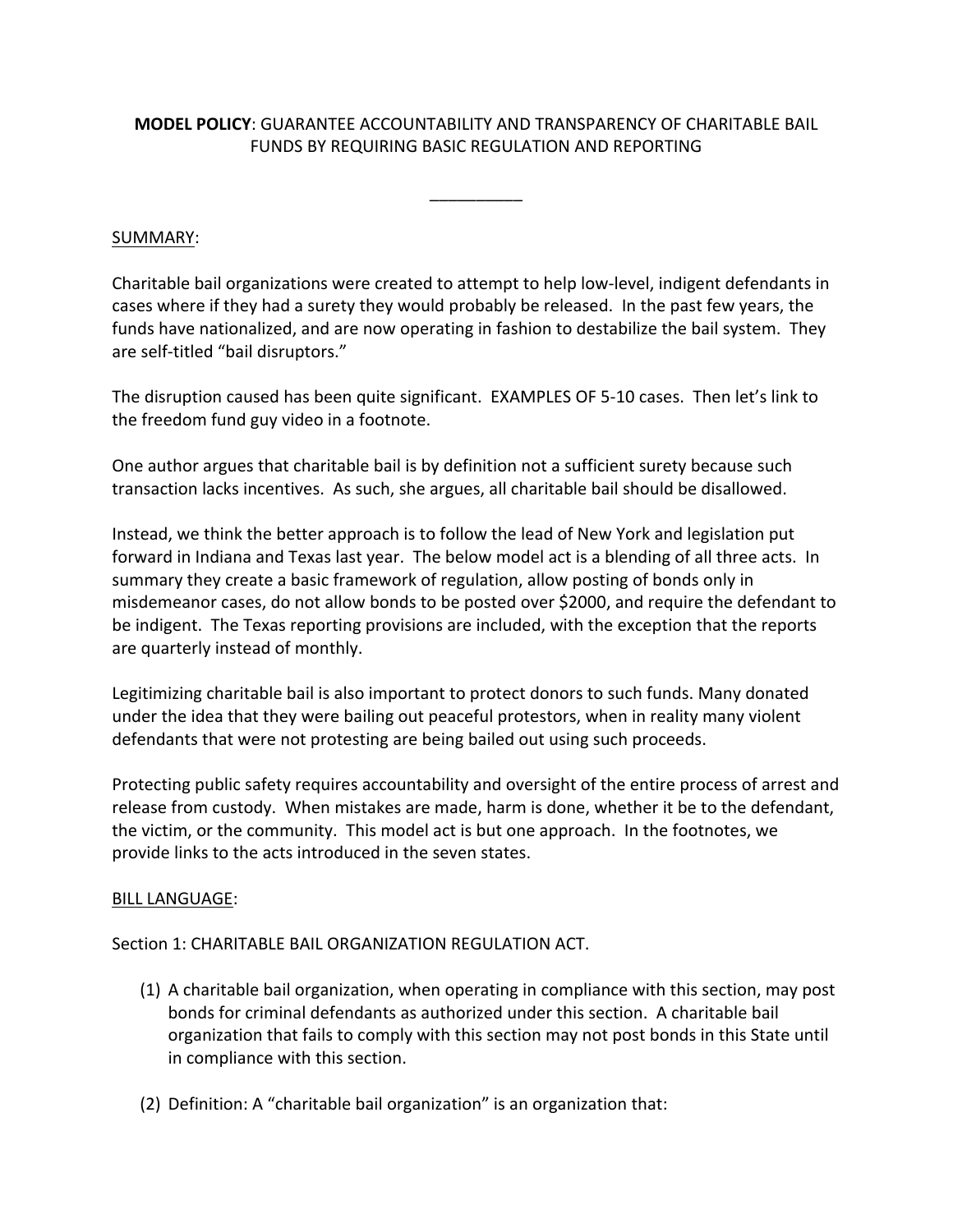(A) is certified by the commissioner;

- (B) posts bail for more than two (2) individuals in a one hundred eighty (180) day period;
- (C) solicits or accepts donations from the public;
- (D) agrees to deposit money for bail for another person.
- (3) For purposes of this, the commissioner of the department of insurance may certify a person as a charitable bail organization if the person:

(A) is a nonprofit charitable organization under Section  $501(c)(3)$  of the Internal Revenue Code;

(B) is currently registered to do business in this State;

(C) is located in this State; and

(D) exists for the purpose of depositing cash bail of two thousand dollars (\$2,000) or less for an indigent person charged with a misdemeanor.

- (4) A person may apply for certification under this section in accordance with rules adopted under this section.
- (5) The commissioner shall certify a person as a charitable bail organization if the: (A) person pays an application fee of three hundred dollars (\$300);

(B) person meets the requirements of this section; and

(C) person, including an officer or director of the person, has not engaged in conduct that: constitutes fraud, dishonesty, deception, malfeasance, misfeasance, or nonfeasance in dealing with money; or

(D) resulted in the suspension or revocation of a previous loss of certification.

- (6) A charitable bail certification is valid for two (2) years from the date of issuance and may be renewed upon payment of a renewal fee of three hundred dollars (\$300). If a person applies for renewal before the expiration of the existing certification, the existing certification remains valid until the commissioner renews the certification, or until five (5) days after the commissioner denies the application for renewal. A person is entitled to renewal unless the commissioner denies the application for renewal.
- (7) The commissioner may suspend, revoke, or refuse to renew a certification if the commissioner finds that the person no longer qualifies as a charitable bail organization under this section, or does not otherwise meet the requirements of this section; person violated a requirement; or the person, including an officer or director of the person, has engaged in conduct that constitutes fraud, dishonesty, or deception; or malfeasance, misfeasance, or nonfeasance in dealing with money.
- (8) A charitable bail organization must comply with all of the following:

(A) If the charitable bail organization pays, or intends to pay, bail for more than two (2) individuals in any one hundred eighty (180) day period,the charitable bail organization